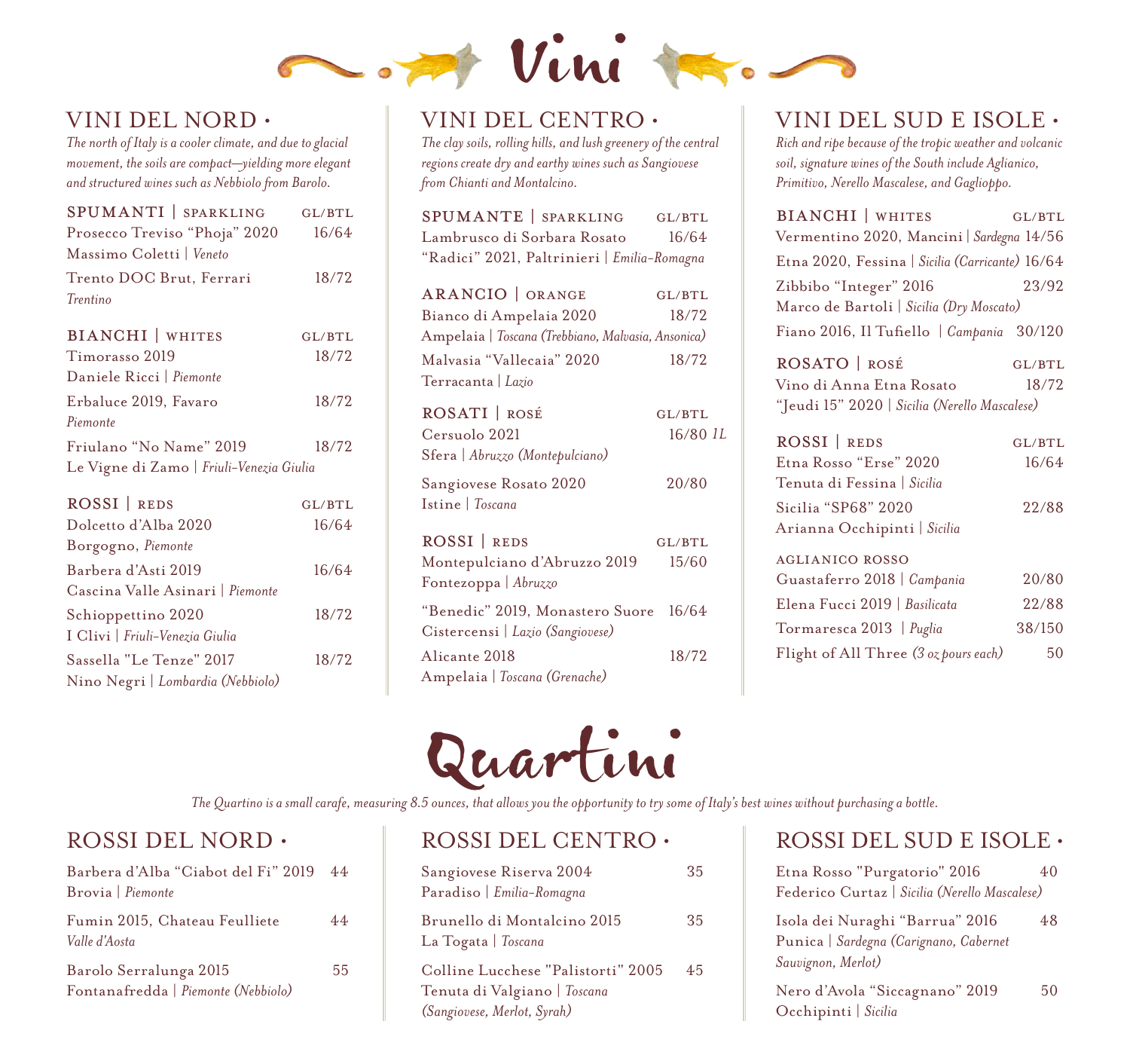Architettura dei Sapori

*The architecture of flavor: Each ingredient in this month's featured dishes contributes a specific aromatic profile to the end result. Our beverage director has curated a unique wine pairing to complement the individual flavors of each ingredient and enhance the flavor of the dish as a whole.*

WINE FLIGHT for Fileja con Ragù di Ceci 40

*3 ounce pours of four wines:*

- Fiano "Monte Mattina" 2016, Il Tufiello | *Campania*
- Trebbiano 2020, Montozzi | *Toscana*
- Greco di Tufo 2005, Pietracupa | *Campania*
- Bianco "Leuko" 2020, 'A Vita | *Calabria (Greco Bianco, Gaglioppo)*

WINE FLIGHT for Fileja con 'Nduja 40

*3 ounce pours of four wines:*

- Schioppettino 2020, I Clivi | *Friuli-Venezia Giulia*
- Sangiovese "Bulgarelli" 2019, Ficomontanino | *Toscana*
- Isola dei Nuraghi "Barrua" 2016, Punica | *Sardegna*
- Rosso "Tathagata" 2019, Menat | *Calabria*

## Specialità del Mese UMBRIA: Hidden Treasures of Italy<br>*Landlocked between Lazio and Abruzzo is one of Central Italy's most exciting places for wine: Umbria. Here,*

*the whites of Grechetto are bright and refreshing, and the reds of Sangiovese and Sagrantino make for some of the most underappreciated wines in all of Italy.* 

#### barberani

*Since 1961, the Barberani family have followed the ancient rite of the harvest, with skilled hands, turning the grapes into a symphony of aromas and flavors, in total respect for the land and tradition.*

| Grechetto 2018                    | 16/64  |
|-----------------------------------|--------|
| Orvieto Classico Superiore        | 35/140 |
| "Luigi e Giovanna" 2015           |        |
| (Grechetto, Trebbiano, Procanico) |        |

| Rosato 2021                                      | 16/64  |
|--------------------------------------------------|--------|
| Lago di Corbara Villa                            | 35/140 |
| "Monticelli Rosso" 2001                          |        |
| (Sangiovese, Cabernet Franc, Cabernet Sauvignon) |        |

*Discover these featured wines—and hundreds more—at our wine shop next door and online at EatalyVino.com.*



| Negroni                                            | 15 |
|----------------------------------------------------|----|
| Portofino Gin, Campari, Scarpa Vermouth            |    |
| di Torino Rosso                                    |    |
| Il Specialino Spritz                               | 16 |
| Cappelleti Aperitivo, Prosecco, Soda Water, Orange |    |
| Boulevardier                                       | 16 |
| High West Rendezous Rye, Forthave Spirits Bitters, |    |
| Scarpa Vermouth di Torino Rosso                    |    |

| Vino Spritz                                                             | 16 |
|-------------------------------------------------------------------------|----|
| Cappeletti Vino Apertivo, Prosecco Col Fondo,<br><b>Sparkling Water</b> |    |
| Manhattan                                                               | 16 |
| High West Rendezous Rye, Carpano Antica                                 |    |
| Formula Vermouth, Bitters                                               |    |
| Mocktail                                                                | 12 |
| Fever Tree Citrus, Lemon, Lavender                                      |    |



*and the United States*

| Peroni Nastro Azzurro<br>Lager, 5.1% abv, 12 fl oz   Lombardia, Italy | 8  |
|-----------------------------------------------------------------------|----|
|                                                                       |    |
| Menabrea Bionda                                                       | 9  |
| Blonde Ale, 4.8% abv, 11.2 fl oz                                      |    |
| Piemonte, Italy                                                       |    |
| Baladin Wayan                                                         | 10 |
| Saison, 5.8% abv, 11.2 fl oz   Piemonte, Italy                        |    |
| Wild East "Excelsior"                                                 | 10 |
| New York Pale Lager, 4.6% abv, 16 fl oz                               |    |
| Brooklyn, NY                                                          |    |
| Catskill Brewery "Ball Lightning"                                     | 10 |
| Pilsner, 5.0% abv, 16 fl oz   New York, NY                            |    |
|                                                                       |    |
|                                                                       |    |